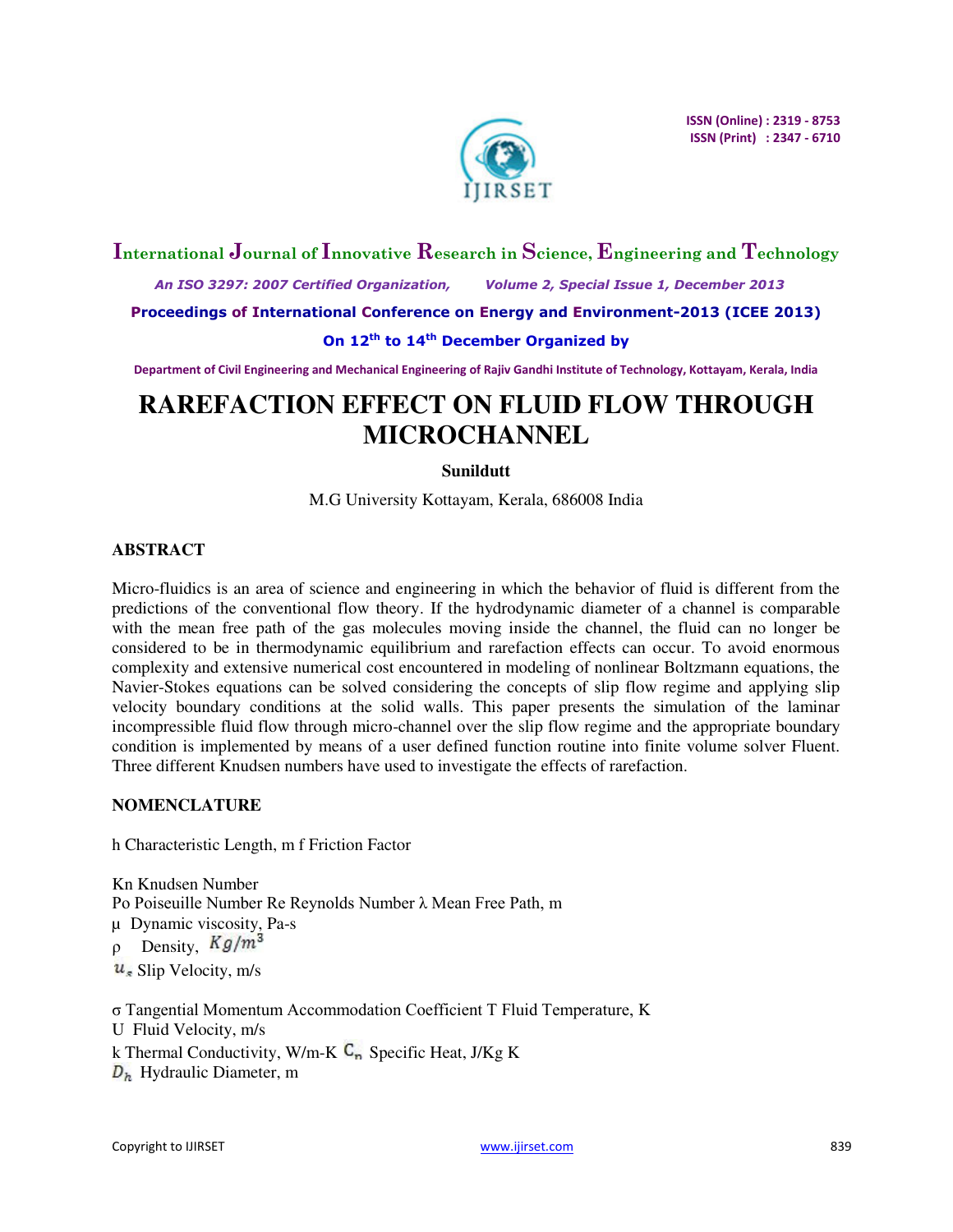#### **1.INTRODUCTION**

Microfluidics is the science and technology involved in liquid transport, separation, mixing and analysis, for micro-volumes of fluids. It find applications in biochemical reaction chambers, infrared detectors, heat-exchangers and so on. The advantages are simplicity in operation, miniaturization and low costs. The rarefaction is an important parameter in gas flows through microchannels, which can take place at low-pressure gas flows in ordinary channel or in microchannel with normal pressures. Rarefaction occurs when the channel dimension becomes comparable to the mean free path of the fluid molecules and slip flow is the regime of slight rarefaction. Knudsen number is a measure of the degree of rarefaction which is defined as the ratio of mean free path to the characteristic length scale of the system. Knudsen number lies between 0.001 - 0.1 constitutes the slip flow regime. At micro level, the surface effect became more important than volume effects and chemical affinity between wall and gas affect the flow characteristics. The slip flow can't be directly solved using the solver Fluent 6.3, so a User defined function written in C-source code is activated in the solver for implementing slip boundary condition. In most macro-scale applications, the fluid flow in channels is in turbulent flow regime but in micro-scale and nano-scale applications, most fluid flows are in laminar regime. In microchannels even though the fluid density would not rely on low-density regime, but because of the value of length scale which would be in order of mean free path, it could be in slip flow regime.

#### **2. MAXWELL'S SLIP FLOW MODEL**

The classical description of the velocity slip in rarefield gases flowing over a solid surface is the Maxwell slip boundary condition. The mathematical descriptions in Maxwell's model are derived from the observed behavior of physical systems rather than from theoretical knowledge. The Maxwell model is used for both simple and complex flow configurations and no accuracy losses occur when converting kinetic theory dependent models to three dimensional, non-isothermal and compressible flows. So Maxwell's model is the widely used and accepted model. Maxwell suggested tangential slip velocity based on the kinetic theory of gases. It is assumed that a percentage of the wall collisions were specular where as a remained percentage were diffuse. Such an assumption allows an exchange of momentum between the gas and the wall. The Tangential Momentum Accomodation Coefficient is defined as the fraction of transfer of momentum from the incident molecules to the gas molecules reflected from the wall. As slip increases, Knudsen number increases, the pressure gradient and velocity maximum diminishes. Since slip velocity allows the fluid near the walls to keep part of its momentum, the pressure gradient decreases and in order to conserve the mass flow rate the maximum velocity occurs in the core region decreases with increasing Knudsen number.

#### **3. SLIP FLOW THEORY**

Maxwell's model assumes that in a rarefied gas flow parallel to a wall, molecules approaching the wall will do so with an equilibrium velocity distribution, such as elsewhere in the bulk flow. On colliding with the wall, gas molecules are said to be reflected either specularly or diffusely, with the proportion of each determined by the tangential momentum accommodation coefficient. Both specularly and diffusively reflected molecules are initially incident to the wall with the same equilibrium velocity distribution. Due to the collisions at the interface, the diffusely reflected molecules will have exerted a tangential stress on the wall, and the specularly reflected molecules will not. Thus, the post wall-collision velocity distributions of the specularly and diffusely reflected molecules cannot be the same, implying that the composite stream of all the receding molecules has a non-equilibrium velocity distribution. The fluid approaching the wall from the bulk flow is assumed to be composed of molecules with an equilibrium velocity distribution.The stream of molecules receding from the wall is assumed at the microscopic level to be equivalent to a simple effusive flow. The number of molecules leaving the surface is multiplied by the velocity of the gas at the wall, the unknown slip velocity to produce the receding streams contribution to the shear stress at the wall. Maxwell's first order slip boundary condition is given as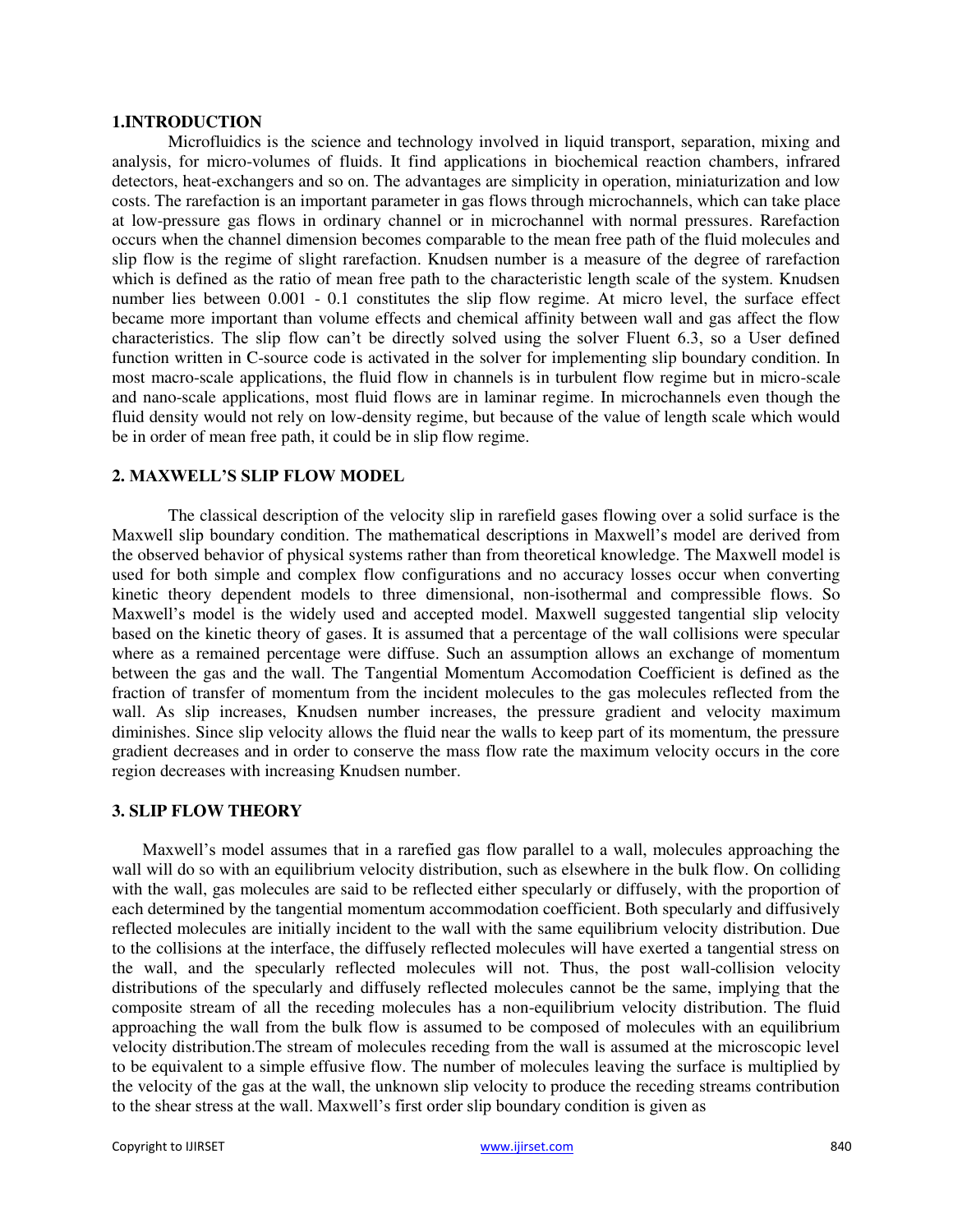$$
u_s = \frac{2-\sigma}{\sigma} \lambda \frac{\partial u}{\partial y} + \frac{3}{4} \frac{\mu}{\rho T} \frac{\partial T}{\partial x}
$$
 (1)

Poiseuille number is a factor for friction measurements, defined as the product of friction factor and local Reynolds number. The equation used for determining Poiseuille number is given as

$$
fRe = \frac{-2(dP/dx)D_h^2}{\mu u_{avg}} \tag{2}
$$

where dP/dx denotes the average pressure gradient, the pressure drop occurs along the channel. Joe A. Rached et al. [1] numerically investigated the effects of Knudsen number on the velocity and temperature fields for the microchannel flow. A control- volume based numerical method is used to solve the Navier-Stokes and energy equations with slip velocity and temperature jump conditions at the walls.

Morini et al. [2] theoretically investigated the conditions for experimentally evidencing rarefaction effects on the pressure drop. It was demonstrated that for a fixed geometry of the microchannel cross -section, it is possible to calculate the minimum value of the Knudsen number for which the rarefaction effects can be observed experimentally. Three-dimensional numerical analysis for fully developed incompressible fluid flow and heat transfer through triangular microchannels over the slip flow regime was carried by Mostafa Shojaeian et al. [3]. The influences of Knudsen number, aspect ratio and Reynolds number on the fluid flow and heat transfer characteristics are extensively investigated. Webb [4] introduced microchannels as next generation devices for electronic cooling. The heat flux in these cases can reach to 100 W per sq.cm. Hettiarachchi et al.[5] numerically studied three dimensional laminar slip-flow and heat transfer in rectangular microchannels having constant temperature walls using the finite-volume method for thermally and simultaneously developing flows. They defined a modified convection-diffusion coefficient at the wall-fluid interface to incorporate the temperature-jump boundary condition.

Zhang et al.[6] established a numerical model for three-dimensional compressible gaseous slip flow in microchannel. They studied the influences of gas compressibility, rarefaction effect and size effect on fluid flow characteristics and found that the accuracy of the result is improved by modifying the gas viscosity. Ji et al. [7] studied the influence of roughness in slip flow regime with first order slip boundary conditions. They simulated the roughness with rectangular elements on two parallel plates with different spacing and heights to investigate the effect of wall roughness on friction factor and found that the effect of wall roughness reduces with increasing Knudsen number.

In the present work the effect of rarefaction on fluid flow through microchannel is investigated for three different Knudsen numbers. Navier-Stokes equations with slip flow at walls can be used to describe the physical processes. Slip condition is implemented by providing Maxwell velocity slip boundary condition on the wall by using a User Defined Function.

#### **4.GOVERNING EQUATIONS**

In slip flow regime, for steady laminar flow of incompressible fluid through microchannel the governing equations are continuity, momentum and energy equations. These equations are used to describe the physical process which are listed below: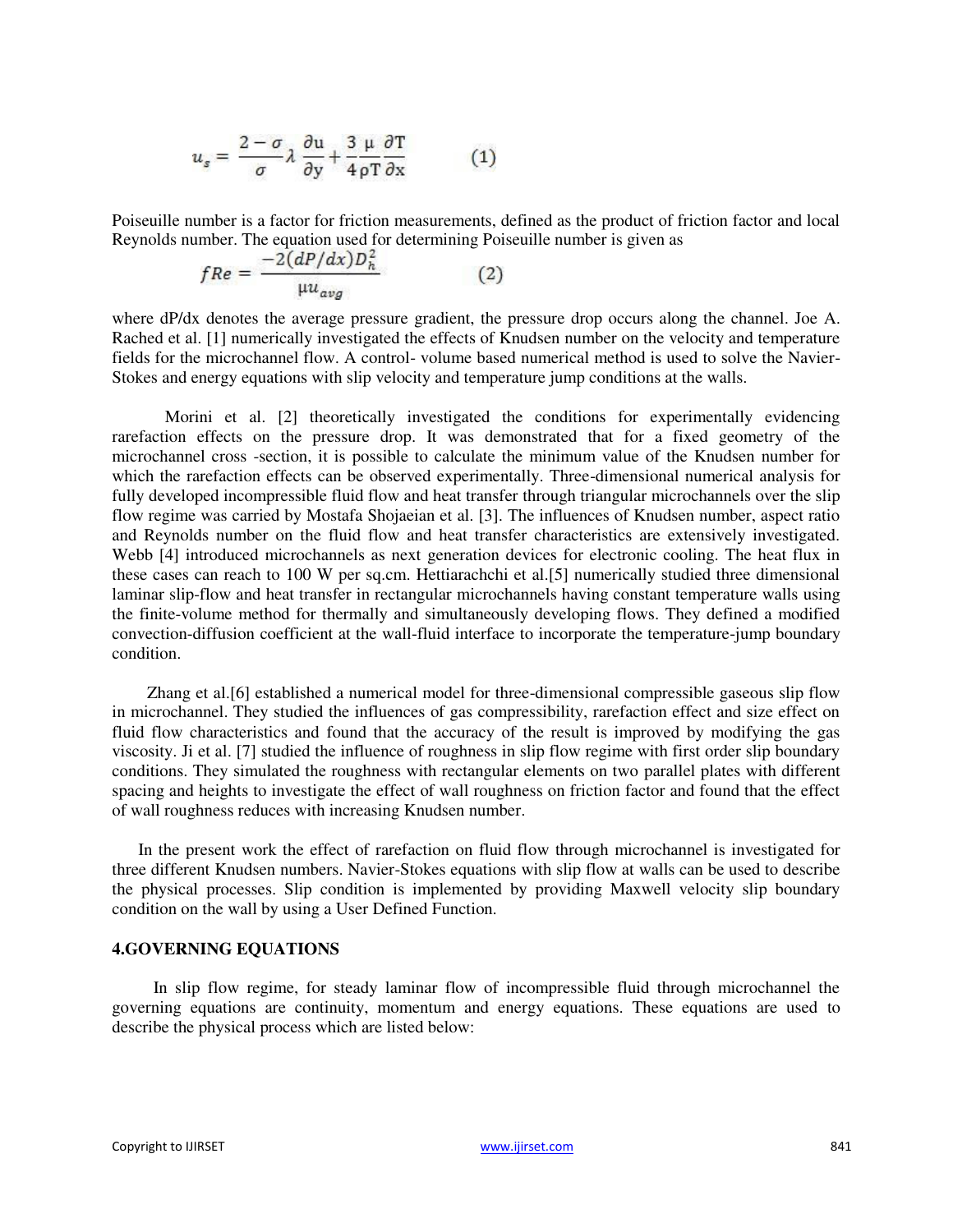$$
\frac{\partial u}{\partial x} + \frac{\partial v}{\partial y} = 0 \tag{3}
$$

$$
\rho u \frac{\partial u}{\partial x} + \rho v \frac{\partial u}{\partial y} = -\frac{\partial P}{\partial x} + \mu \left[ \frac{\partial^2 u}{\partial x^2} + \frac{\partial^2 u}{\partial y^2} \right] \tag{4}
$$

$$
\rho u \frac{\partial v}{\partial x} + \rho v \frac{\partial v}{\partial y} = -\frac{\partial P}{\partial y} + \mu \left[ \frac{\partial^2 v}{\partial x^2} + \frac{\partial^2 v}{\partial y^2} \right] \tag{5}
$$

$$
\rho C_p u \frac{\partial T}{\partial x} + \rho C_p v \frac{\partial T}{\partial y} = k \left[ \frac{\partial^2 T}{\partial x^2} + \frac{\partial^2 T}{\partial y^2} \right]
$$
(6)

The flow satisfies the velocity slip condition at the wall and Maxwell's first order slip boundary condition is provided on the wall.

#### **5.METHODOLOGY**

Three typical problems are studied to understand the effect of rarefaction on fluid flow characteristics. A rectangular channel is the physical domain of the problem which is viewed as two parallel plates placed one over the other. The length of the channel is 200 µm and the characteristic length is different for different Knudsen numbers. The simulation is carried out with incompressible air flowing at a free stream velocity in the positive x direction,  $U = 40$  m/s and free stream temperature T =  $300K$  with Mach number = 0.1. The wall temperature is set as Tw = 350K. The details are shown in TABLE 1.

TABLE 1. DETAILS AND RESULTS OF CASES

| $\text{Cases}(\text{Kn})$ | $h(\mu m)$ | (m/s) |
|---------------------------|------------|-------|
| 0.008                     | 8.25       | 0.009 |
| 0.02                      | 3.5        | 0.3   |
| 0.07                      | 1.0        | 0.7   |

#### **6.USER DEFINED FUNCTION IMPLEMENTATION**

User defined function (UDF) is used for defining the boundary conditions, material properties etc. UDF is used for customization of boundary conditions, material property definitions, surface and volume reaction rate etc. The following steps involved in slip velocity routine is as follows:

- The Maxwell slip model defines the slip velocity as a function of tangential velocity gradient. These velocity gradients can be obtained using C\_U\_G(c, t).
- · DEFINE\_PROFILE macro can be used to specify the slip velocity computed from the Maxwell model at the wall.
- In the DEFINE\_PROFILE UDF, loop over all the faces in the wall zone using begin  $f_{\text{loop}}(f,t)$ ; get the ID for adjacent cells of the wall and its thread using  $F_C(0(f,t))$  and  $F_C(0_THREAD(f,t))$ macros.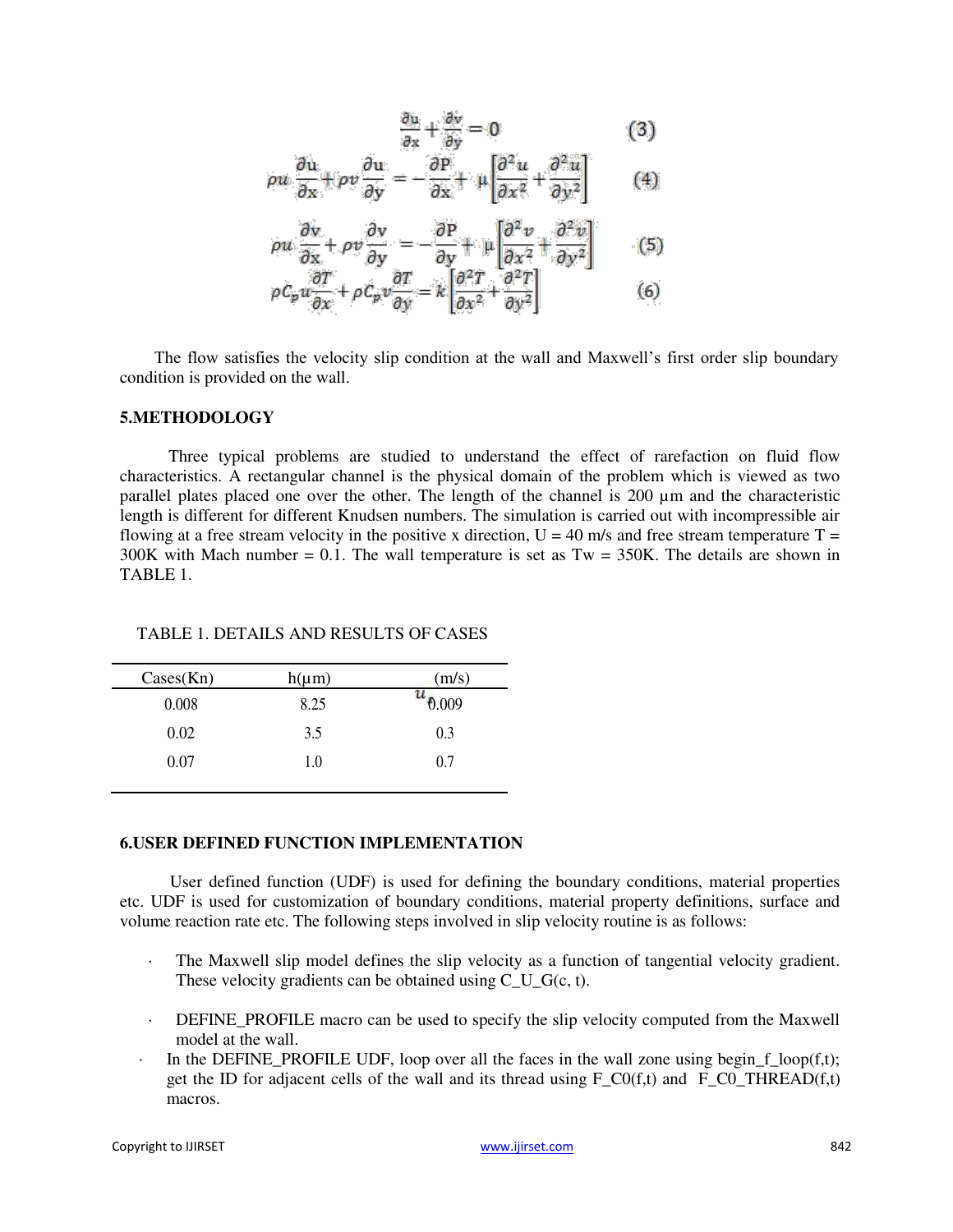- $\cdot$  Get the velocity and velocity gradient at the cell centre using C U(c,t) and C U G(c,t).
- Calculate the slip velocity using Maxwell slip model, close the face loop and interpret the UDF.

## **7.GRID INDEPENDENCE AND VALIDATION**

The 2D problem geometry is created by using Gambit 2.2 software. Then the geometry is meshed into smaller cells. Boundary layer griding is provided near the channel walls so that slip occuring in the fluidwall region can be analysed. Higher the number of cells the greater is the accuracy with more rigorous calculations and lower convergence limit. This is then exported as a 2D mesh file to be solved in solver Fluent 6.3. Fine grids have been employed over all the solid-fluid interfaces to resolve accurately the gradient of field variables. Grid independence study is conducted by using successively smaller cell sizes for the improvement of the results. To evaluate the grid size effect on the accuracy of numerical solutions, grid independence tests were performed as the grid size was refined until acceptable differences between the last two grid sizes were found. Three different grid sizes (800  $\times$  480, 600  $\times$  240, 400  $\times$  120) were examined. By balancing between the computation time and accuracy, the grid size  $(400 \times 120)$  is selected.



#### FIGURE 2. BOUNDARY LAYER GRID MESHING

The validation is done by modelling a rectangular channel of height  $10\mu$ m and length of the channel is 200 µm. Air has been choosen as the working gas with inlet Mach number of 0.02 and inlet temperature of 300K. The wall temperature is set at 350K. A first order slip flow boundary condition is used to represent the velocity slip along the wall for  $Kn = 0.003$  and  $Re = 9$ . The geometry is meshed in smaller cells and boundary layer griding is provided near the channel walls so that slip occuring in the fluid-wall region can be analysed. Higher the number of cells, the greater is the accuracy with more rigorous calculations and lower convergence limit. The grids are refined near the wall region to obtain highly accurate numerical solutions.

The present results are compared with the result obtained by M.H Kadem et al.[8] which shows that the slip effects are very dominant at the inlet of the channel. As the flow develops the slip velocity starts decreasing and at about  $x = 5\mu m$  and onwards, the slip velocity is negligible and almost constant for the remaining length.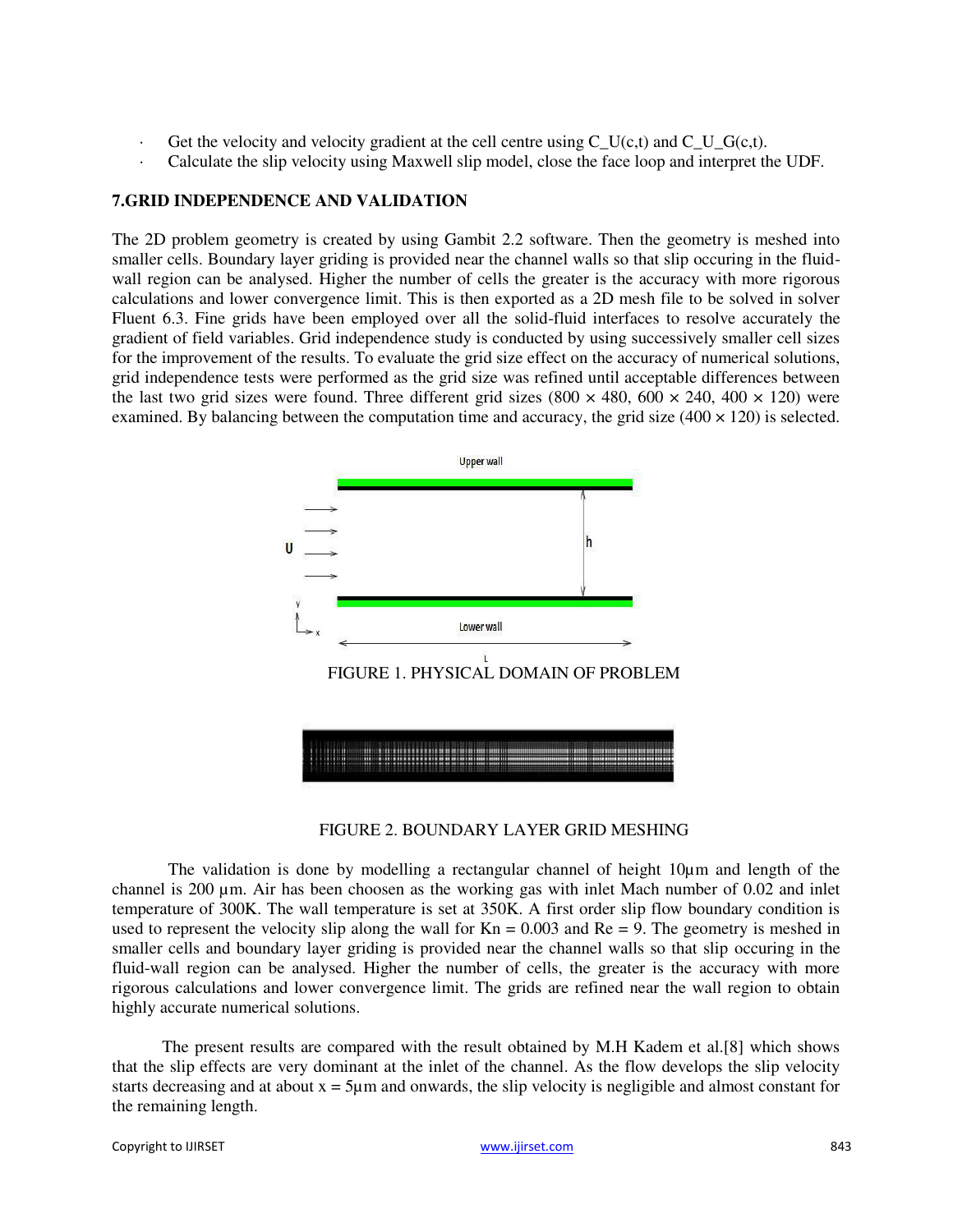FIG 4. shows the development of fully developed velocity profile. For various values of x/L close to the inlet the maximum velocity is off centerline until a fully developed profile is established. At the wall close to the inlet ie. at  $x/L = 0.012$ , the velocity slip at the wall is largest in the domain. But as  $x/L$ increases, the hydrodynamic boundary layer increases, which causes the centerline velocity to increase and the velocity slip at the wall to decrease. At  $x/L = 0.018$  developing velocity profile is obtained. Flow in the entrance region is called hydrodynamically developing flow since in this region where the velocity profile develops. The region beyond the entrance region in which the velocity profile is fully developed and remains unchanged is called the hydrodynamically fully developed region which is obtained at  $x/L =$ 0.1



FIGURE 3. SLIP VELOCITY ALONG MICROCHANNEL LENGTH

#### **8. RESULTS AND DISCUSSIONS**

The slip flow is modelled through a microchannel of length 200  $\mu$ m with characteristic lengths 8.75 µm, 3.5 µm and 1µm respectively and the corresponding Kn numbers are 0.008, 0.02 and 0.07. The Re numbers used are 47, 19 and 5 respectively. The simulation results shows that slip velocity is a decreasing function of axial dimension and is independent of radial component of velocity. The friction factor decreases as Knudsen number increases, so the slip increases with increasing Knudsen number. Poiseuille number is significantly lower for the flow with a higher Knudsen number than that with a lower Knudsen number because the slip condition implies less shear stress against the wall and there is a reduction in friction factor. The value of the maximum velocity is always smaller in the case of higher slip flow. As the fluid slips at the wall in the slip case, the centreline velocity should decrease to conserve the mass flow rate. For  $Kn = 0.008$  the maximum centreline velocity is about 61.1 m/s and for  $Kn = 0.07$ the maximum centreline velocity is about 57.6 m/s.



FIGURE 4. STREAMWISE VELOCITY PROFILE AT VARIOUS POSITIONS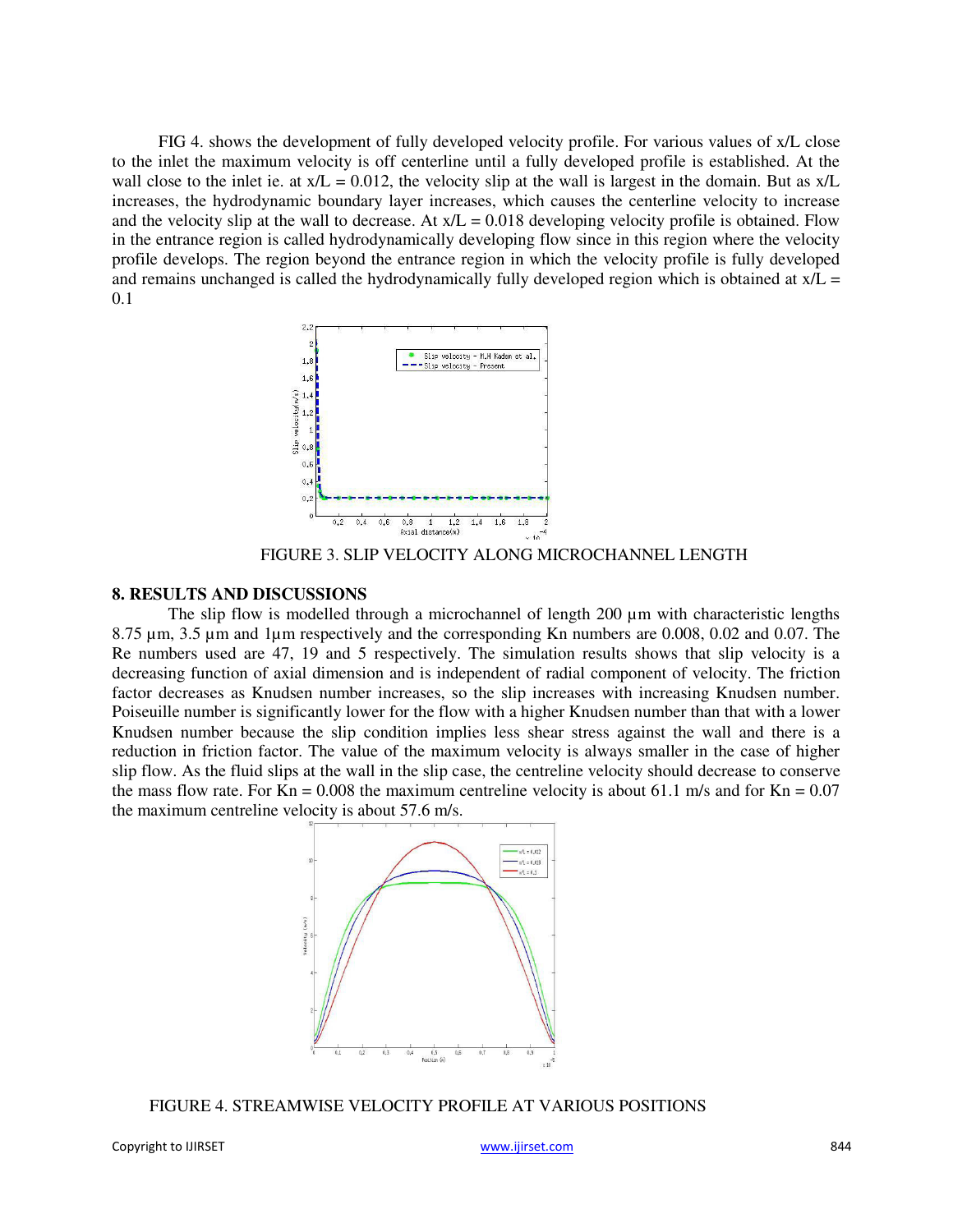

FIGURE 5. SIMULATION OF FLUID FLOW THROUGH MICROCHANNEL FOR Kn = .008



FIGURE 6. SIMULATION OF FLUID FLOW THROUGH MICROCHANNEL FOR Kn = .02



### FIGURE 7. SIMULATION OF FLUID FLOW THROUGH MICROCHANNEL FOR Kn = .07

Poiseuille number is determined by plotting a graph for pressure gradient along the microchannel length. It is clear that higher the Knudsen number, Poiseuille number will be smaller. The lower Poiseuille number is expected since the slip condition implies less shear stress against the wall and a higher Knudsen number means larger slip.



FIGURE 8. EFFECT OF RAREFACTION ON POISEUILLE NUMBER